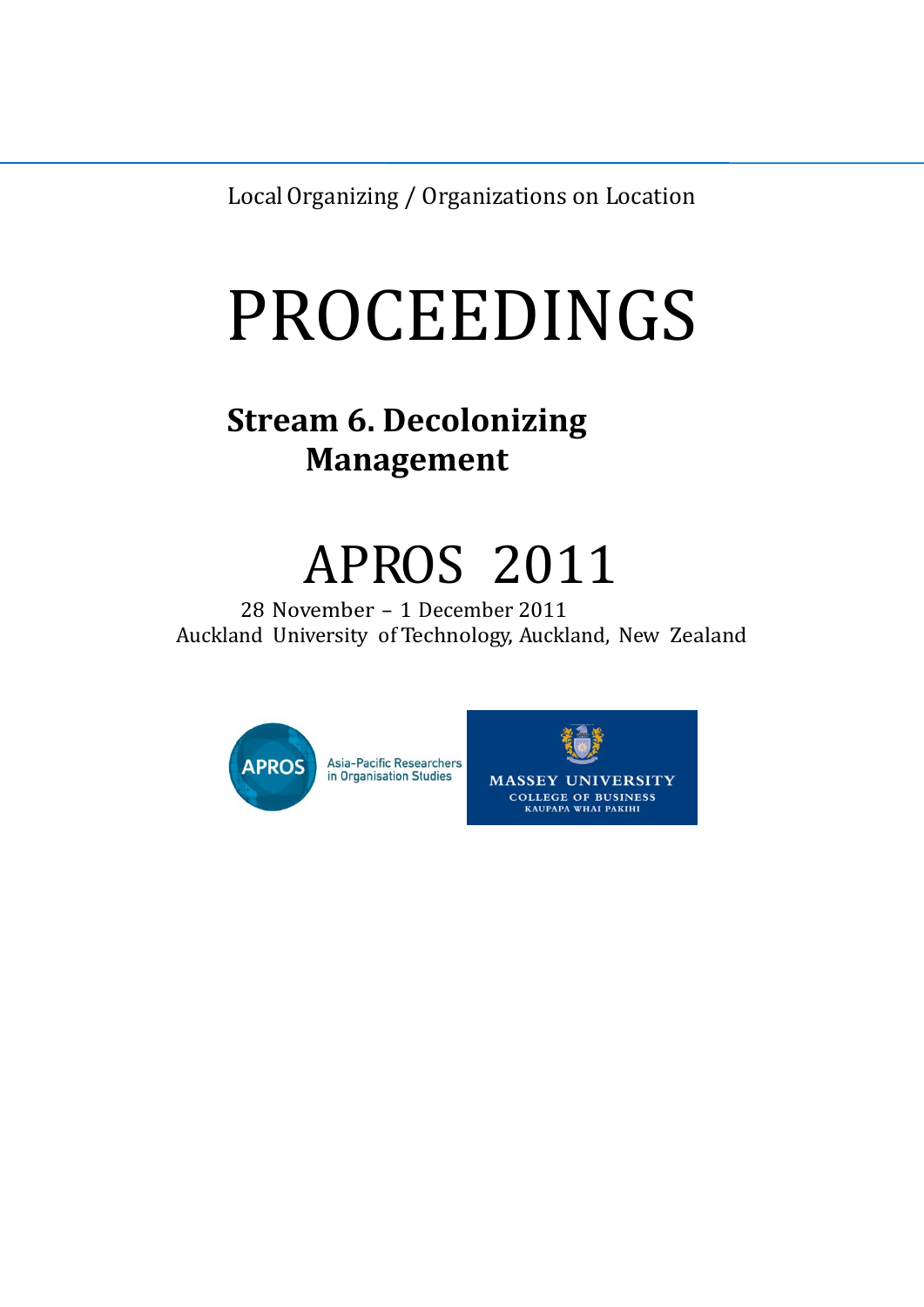#### **Proceedings compiled and edited by**

*Craig Prichard*

#### **Proceedings Published by**

School of Management, College of Business Massey University Private Bag 11-222 Palmerston North New Zealand 4442

**ISBN:** 978-0-9876656-5-2



Proceedings Asia Pacific Researchers in Organization Studies Conference 2011 by Craig [Prichard](http://www.apros.org/archives/4) (editor) is licensed under a Creative Commons [Attribution-NonCommercial-ShareAlike](http://creativecommons.org/licenses/by-nc-sa/3.0/) 3.0 Unported License. Permissions beyond the scope of this license may be available at [c.prichard@massey.ac.nz.](mailto:%20c.prichard@massey.ac.nz)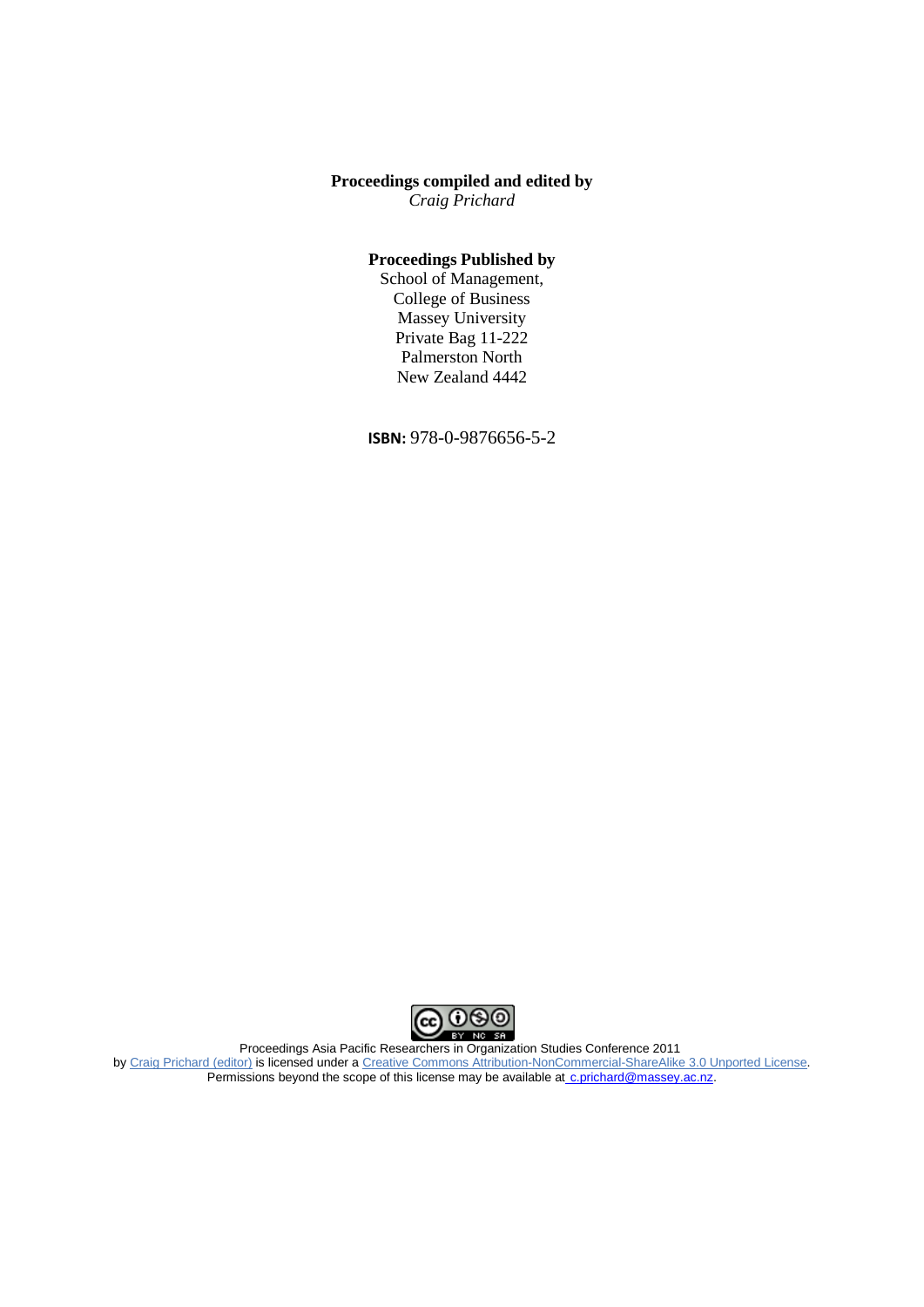#### **Stream 6. Decolonizing Management**

- **Inside and Out: Exploring Northern Maori Cultural Continuity in Feminine Ancestral** Leadership, *Dara Kelly, Brad Jackson and Manuka Henare* ..................................................4
- Abysmal Leadership Theory: a decolonized approach to catastrophe, *Peter Case and Jonathon Gosling...........................................................................................................................17*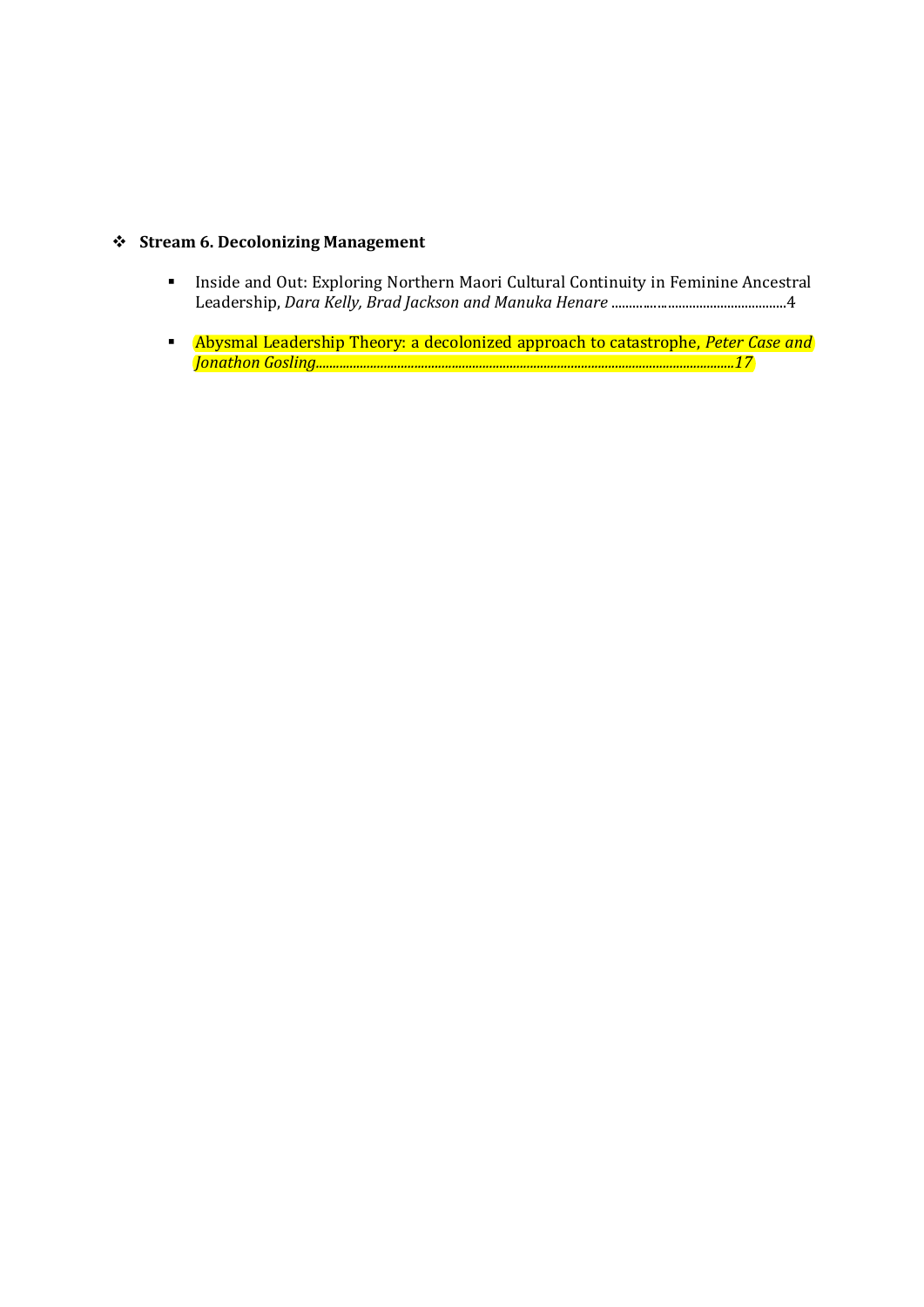#### **Abysmal leadership theory: a decolonized approach to catastrophe**

Peter Case School of Business Faculty of Law, Business & the Creative Arts James Cook University, Townsville Campus, Australia Email: [peter.case@jcu.edu.au](mailto:peter.case@jcu.edu.au)

Jonathan Gosling Centre for Leadership Studies University of Exeter, UK. Email[: Jonathan.Gosling@Exeter.ac.uk](mailto:Jonathan.Gosling@Exeter.ac.uk)

#### **Introduction**

*Abyssus abyssum invocat* (Deep calleth unto deep) *Psalm 42:7*

It is impossible to see the bottom of an abyss; its darkness defies even the imagination: a concept projected into its absorbing opacity is lost, just as a stone cast into its depths sends back no sound. Death is, arguably, such an abyss, at least for the living; most modern approaches to death, based on a one-life view, seek to avert our gaze from its abyss, and to focus instead on a reflexive attentiveness to our own bereavement. Here at least, however awful the pain, we are assured of something to see. (We might be offered a kind of roadmap of grief, reassuringly figured as a curve sweeping us way from hell, towards a supposedly level, sunny and solid normality). But it is hard to be diverted from the haunting question: what do the dying see as they go? Anything? No-thing? And perhaps more pertinently, *how* do they see?

In this paper we ask this question not of individuals, but of cultures, societies, ways of life. What does it mean for a culture to come to an end, and how do its members see their way through to an inconceivable future? Jonathan Lear addresses this question in *Radical Hope: Ethics in the Face of Cultural Devastation* (Lear, 2006), a close examination of the leadership offered to the Crow Indians (1) by their chief, Plenty Coups (2). In the final chapter, entitled 'A critique of abysmal reasoning', he concludes his thesis by indicating that when faced with inconceivable change – a present for which they had no concepts – the Crow were guided by certain dream-images, dreamt and interpreted in a manner that provided a reference to relevant virtues of courage and learning. Chief Plenty Coups exemplified these virtues and practised them with signal élan. Lear argues that the psychological function of a virtuous leader in these circumstances is to affirm the fundamental reality of goodness, and thus to stand against despair.

Why should we be concerned about this? It is possible that contemporary societies will adapt to the changes arising from climate change, biodiversity loss, water shortages and so forth, and that we will be able to preserve the ways of life we value by incremental changes, ingenuity and effective global governance. But it is also possible that our ways of life, the things that count to us, will not be preserved (the balance of probability is contested, of course (see Lovelock, 2007, for example). To speak of 'adaptation' implies a relatively simple swapping of one practice to another. If the winters are no longer so cold we will adapt by growing more tropical crops; if sea waters rise we will move to higher ground. If 20 million climate refugees move from North Africa to Northern Europe, we will all shift along and snuggle up. But what if we face a crisis of abysmal, catastrophic proportions? How should we approach it and what form of leadership might we look for?

The abysmal leadership theory that we pursue here marks a radical challenge to the predominantly rational and techno-scientific hegemony of approaches to leadership which presently populate mainstream management and organization studies (MOS). Taking seriously the historically specific experience of an indigenous people and drawing contemporary lessons from their coping strategies enables us to develop a counter-flow in theorization that questions received MOS wisdom. Although historical, we position our use of allegory within an 'indian American' (Vizenor 1998) postcolonial critique of Western scientific narrative (Cajete 2000; VizWarrior 1995) and methodology (Jack & Westwood 2009; Smith 1999). If our argument concerning abysmal leadership holds, it may have crucial implications for the education of people expected to take up leadership roles, and indeed those already in such positions.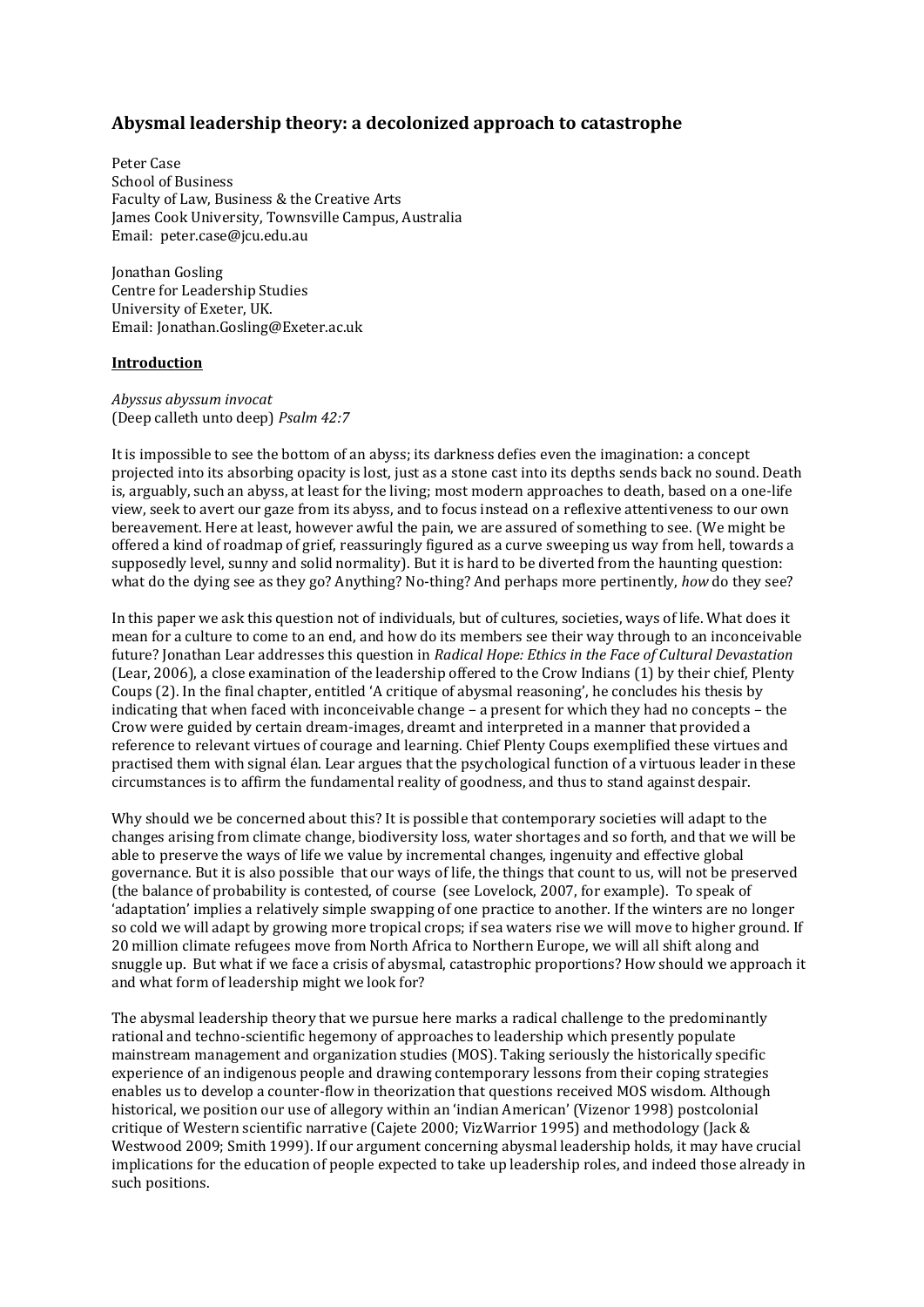The principle conceit of this paper, then, is to take Lear's analysis of the cultural catastrophe which the Crow nation endured - and, most importantly, *survived* - as an allegory for both the present and future faced by our own western civilization. Confronted by multiple crises many of which, arguably, threaten the very forms of life which we hold so dear, are there practical lessons that can be gleaned from the Crow experience and Plenty Coups' leadership? Although separated markedly by time, history and anthropological circumstance, we contend that there are, indeed, many parallels between the cultural crises which the Crow had to transcend and the crises which threaten the affluent lifestyles of western and westernizing nations. Despite the cultural chasm which obviously exists between a nomadic (*Gemeinschaft*) people of the North American plains and mass industrialized (*Gesellschaft*) and postindustrial societies of the contemporary west, there are certain patterns of human virtue and ethics which make this unlikely comparison highly fecund. It is a comparison that offers a kind of moral litmus test through which we might better assess and understand the complexity of our own condition.

In pursuit of our comparative analysis, we use Lear's account to outline the story of Plenty Coups and his people. This is a tale of encroachment and subjugation of the Crow peoples by white American 'settlers' and their military forces. The Crow were, ultimately, unable to resist the tide of settlement but were able to survive albeit under new and inconceivably different conditions. Central to this story is the role of the dream-vision which comes to inform Plenty Coups' and, through his authority, the Crow people's ethical strategies for accommodating and coping with white domination. Following from this account, we set out a case for understanding our own contemporary condition in terms of crises and impending cultural catastrophe. In particular, we describe, in brief, the parameters of prevailing and future ecocrisis. Our contention is that interrelated western social logics, economic imperatives and population demographics are contributing to ecological crisis of unprecedented proportions in the here-and-now. Extant scientific and social scientific evidence suggests that, if unchecked, exploitative patterns of human conduct are likely to result in catastrophe for the entire planet. The implications of ecocrisis go well beyond the mutation and prospective destruction of western lifestyles, but our primary focus will be on the *cultural* consequences of a future scenario in which current modes of economic and social organization are fatally threatened. We seek to contemplate at a societal level what Weick (1993) in his analysis of the Mann Gulch disaster describes as a 'cosmology episode'; a critical point of rupture in the meaning-making process which leaves local rationalities in ruin. It is in the demise of culture (actual and prospective, respectively) that we find comparisons between the Crow and Western experiences. If our premise is accepted, we are in a position to pose the following questions: what cultural means or resources might there be within western societies to facilitate the equivalent of the Crow Indian dream-vision and with what possible implications?

Ours is, by necessity, a speculative exercise; an attempt to think through cultural and ethical logics that we have yet to encounter. It is, in temporal terms, something akin to a reverse thought experiment in counterfactual history; one in which we try to work through the 'what ifs' of prospective futures in which ecocrisis has translated, at worst, into geopolitical meltdown or, at the very least, significant modification of our current ways of life. However speculative, we hope that the reasoning and 'discoveries' yielded by this thought experiment prove to be of value to the scholarly community and beyond.

#### **A Crisis of Cultural Logic**

Following waves of colonization on the part of Europeans over the past five hundred years, stories of the demise of the multiple and variegated ways of life of peoples' indigenous to the Americas is disturbing and distressing in ways that it is impossible properly to register (3). Against this horrific historical backdrop, however, Lear (2006) offers a deeply sensitive and empathic account of how the Crow nation, under the leadership of one of its chiefs, Plenty Coups, adapted to the seeming inevitability of their historical circumstance. As a direct consequence of Plenty Coups' considerable personal influence, the Crow survived white invasion and territorial encroachment by reinventing themselves culturally. Lear describes his endeavour as a work of philosophical anthropology (p.7) intended to raise transcendental ethical questions posed by the collapse of a form of life. His point of departure is a documented encounter between a white American trapper, hunter and cowboy, Frank B. Linderman and Plenty Coups, described by Lear as the 'last great chief of the Crow nation' (2006, p.1). From a series of interviews, Linderman – a contemporary and friend of Plenty Coups - creates a record of the Crow's history during the nineteenth and early twentieth century from Plenty Coup's perspective. This recorded narrative provides detailed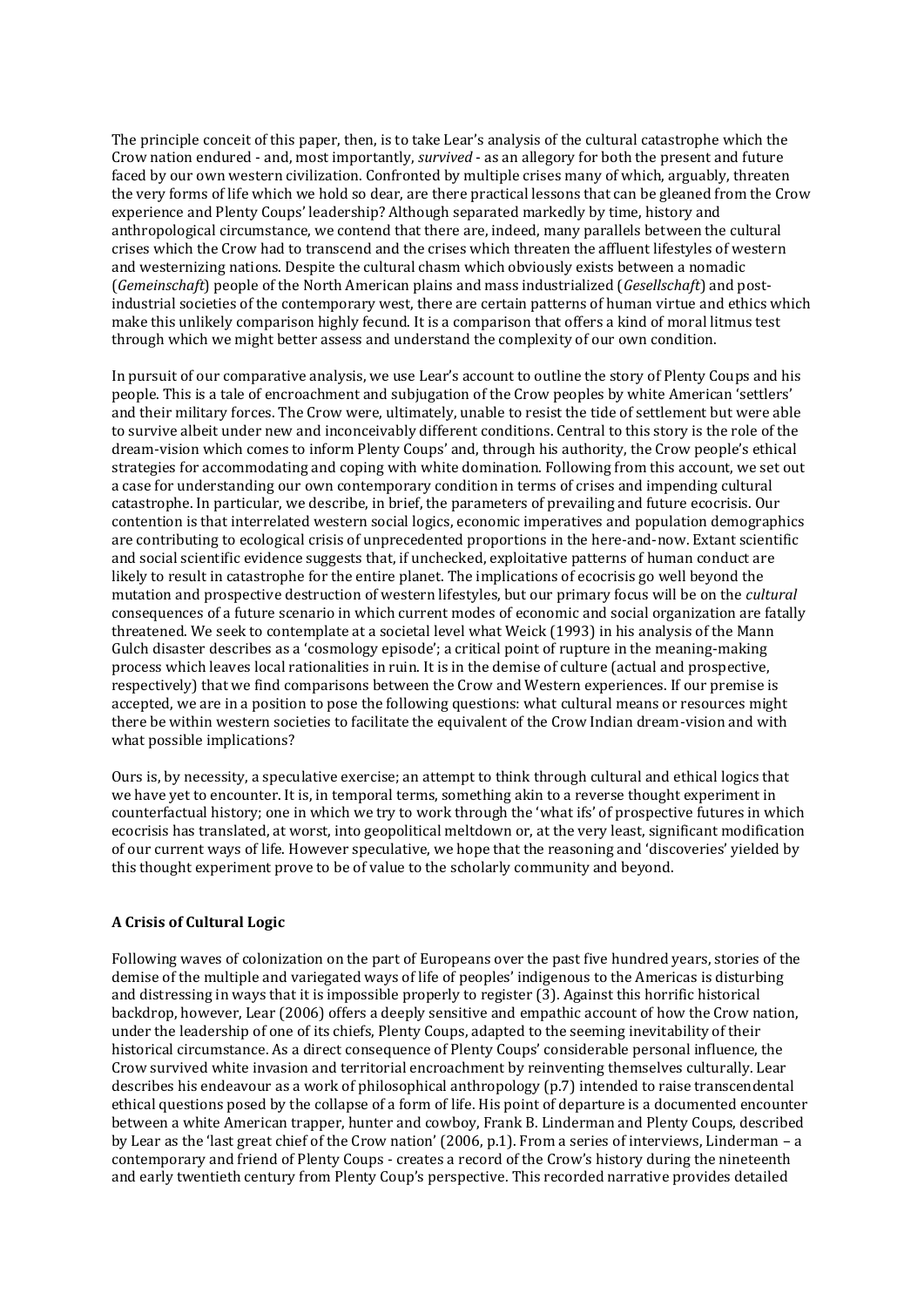stories of nomadic community life prior to white intrusion and the gradual demise of their culture as territories are appropriated and the Crow nation finally confined to a reservation (Linderman, 1962). What connects particularly with Lear's philosophical sensibilities in these accounts is a refusal on the part of Plenty Coups to narrate anything of his or the Crow experience once they finally succumb to the will of the whites and give up their nomadic way of life:

Plenty Coups refused to speak of his life after the passing of the buffalo, so that his story seems to have been broken off, leaving many years unaccounted for. 'I have not told you half of what happened when I was young,' he said, when urged to go on. 'I can think back and tell you much more of war and horse-stealing. But when the buffalo went away the hearts of my people fell to the ground, and they could not lift them up again. *After this nothing happened*. There was little singing anywhere. Besides,' he added sorrowfully, 'you know that part of my life as well as I do. You saw what happened to us when the buffalo went away' (Linderman, 1962, p.311, quoted in Lear, 2006, p.3, added emphases).

What perplexes Lear is the philosophical status and anthropological implications of Plenty Coups' assertion, 'after this nothing happened', and it is an exploration of this conundrum that occupies the entirety of his book. He discounts simplistic explanations rooted in psychological reductionism. For example, the idea that after being confined to the reservation the Crow Indians became depressed and life ceased to matter to them is too superficial an explanation. Whilst it has the merit of making sense to us and is plausible - Plenty Coups could have been depressed and, moreover, could have been giving voice to a wider malaise that afflicted his people – Lear argues that there is contrary evidence. For example Plenty Coups seemed to take up farming life enthusiastically and was politically active in lobbying the US government to prevent a bill that would entail further appropriation of Crow land. In 1921, at a ceremony in Arlington, he was invited to represent the Indian-Americans who died during the First World War. His active engagement in a rounded domestic, social and political life, argues Lear, does not speak to the symptoms of depression. Hence another, more nuanced, anthropological interpretation of the phrase 'after this nothing happened' is required. His contention is that what motivated Plenty Coups' refusal to narrate events 'after the buffalo went away' was his *experience* of an end of history; not in a Hegelian sense of fulfilment of historical purpose, but *literally*, an *end* of historical meaning. As he claims, 'the Crow ran out of *whens*' (2006, p.41, original emphasis), and through the loss of cultural signification had to live with a '*real loss of a point of view*' (2006, p.32, original emphases).

In order to understand this crisis in cultural logic, it is necessary to appreciate the many ways in which cultural meaning and identity accrued within traditional Crow communities. Lear devotes many pages to the anthropological complexity of meaning- and sense-making for the Crow, developing subtleties which, for reason of brevity, we must attenuate considerably in this paper. Nonetheless, in pursuit of our comparative argument it will be helpful to outline one or two examples.

Prior to their forced move to the reservation in the 1880s, the Crow way of life was based on nomadic hunter-gathering. Moveable boundaries were centrally important to the social organization of the Plains Indian communities since they enabled tribes to establish working territories within which they could find sustenance and pursue their lifestyles (Lowie, 1983). Territorial competition and dispute, for example, between the Crow and their traditional enemy, the Sioux, was fundamental to the way of life. It gave rise to codes of honour and valour which were intrinsically linked to the role and function of the (exclusively male) warrior. For the Crow, the planting of 'coup sticks', 'counting coups' and 'horse stealing', were essential elements of a territory- or boundary-driven social matrix which gave meaning to the enactment of roles and pursuit of aspirations within their communities. The planting of a coup stick symbolically marked a boundary, like the planting of an immovable tree, beyond which the Crow's enemies must not pass (Lear, 2006, p.13). Crow braves demonstrated their courage by defiantly maintaining these boundaries in battles with competing tribes. Some warriors, known as 'Crazy-Dogs-Wishing-to-Die' deliberately courted death by nominating themselves (or surreptitiously being nominated) to be the first into battle to protect a defined territory.

Counting coups was another crucially important source of honour and meaning for the Crow. The word coup (meaning 'blow') derives from the French and became part of a frontier Anglo-Franco idiom used by trappers (Lear, 2006, p.159n13). The counting of coups for the Crow embraced a range of 'brave acts' linked to the maintenance of territorial boundaries. These acts included: (1) dispossessing the enemy of weapons while they were still alive; (2) striking the first enemy in battle; (3) striking the enemy's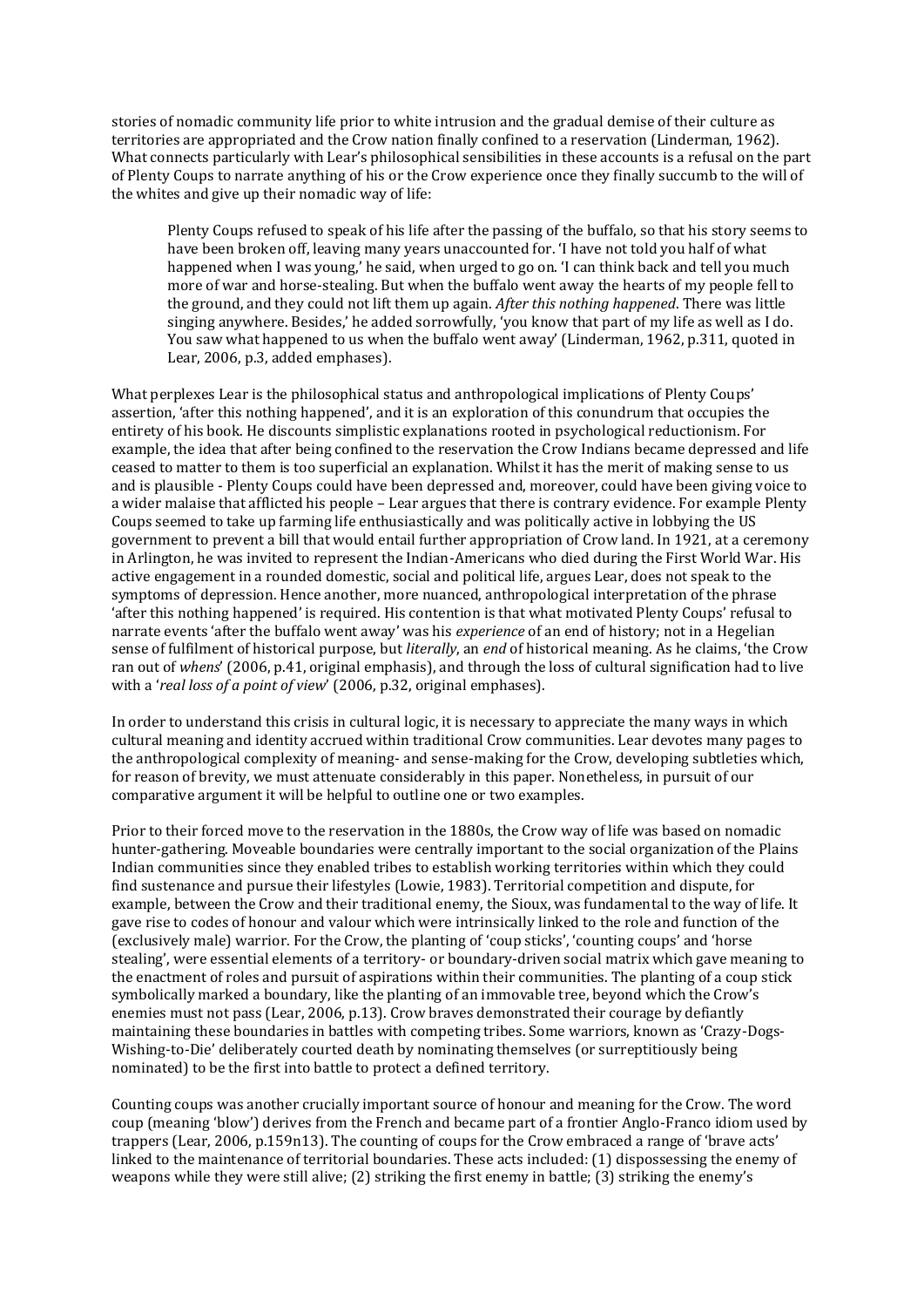breastworks during battle; and, (4) stealing a horse from the enemy's camp (Lear, 2006, p.19). With respect to (3), the striking of the enemy's breastworks indicated to the assailant that he had transgressed the defined boundary and that he was about to die at the hands of the Crow. This ritual strike with a coup stick preceded the killing and scalping – for trophy purposes - of the unfortunate enemy brave in question. The stealing of horses also carried symbolic value. They were not taken simply, or even primarily, for purposes of material gain but rather to indicate to the enemy tribe that they were encroaching on Crow territory and that their possessions had become fair game.

After enemy engagement, there was a counting coups ritual in which braves sat around in a circle, recounted their acts and planted a feather in the ground before them to represent and count each coup. These feathers could then be worn in the hair, or displayed on a coup stick or shield. The honour associated with planting and counting coups was also distributed through the community. Braves who had counted coup were given privileged access to women and food and also enjoyed other material benefits within this communal setting. The wife of a coup-counting brave was permitted to ride in front of her husband and carry his shield in processions, whereas wives of non coup-counting warriors had to ride behind their husbands (Lear, 2006, p.15). The primacy of coup counting's symbolic value informed all aspects of socialization into Crow life. Young boys would emulate coup counting actions in their games using animals as surrogate enemies, while girls would dance with play with animal scalps which the boys brought back from their 'battles' (Lowie, 1983, p.218).

The late nineteenth century saw the gradual demise of the Crow way of life. Treaties that were drawn up with the US government were reneged on by the whites; lands were taken from the Crow (and other Plains Indians) for white settlement and indigenous peoples were effectively forced to take up western style farming. This culminated in forced confinement of the Crow on a reservation and the complete annihilation of their traditions and form of life. So what happened after the Crow finally met their nemesis; when they finally had to face the cultural abyss? Well, in the words of chief Petty Coups – 'after that nothing happened'. Lear concludes that the deracination of traditional values and routine enactment of daily life that accompanied reservation life, resulted in a radical termination of former subjectivities. It was simply no longer possible to find meaning within a redefined context where planting coup-sticks, counting coups, horse theft and their related systems of honour distribution were proscribed. As Lear observers, 'If it is no longer possible to live this way of life, there is no longer a way to be a person who is excellent at living that life (2006, p.47).

'The destruction of the *telos*' (Lear, 2006, p. 57) effectively amounted to the destruction of the possibilities for cultural signification. Reservation life destroyed the context within which it was any longer possible to forge meaningful identity or maintain the basis of meaningful relationships, as previously conceived and enacted. Referring to reservation life Lear notes that, 'People continued to prepare meals, but now it was only cooking-in-order-to-survive' (2006, p.57, original emphasis). Cultural catastrophe, *de facto*, becomes subjective catastrophe. Placing himself (with due caution) into the subjective position of a Crow Indian facing this prospect, Lear poignantly narrates one possible understanding of the death of the subject as follows:

As it turns out, intending and hoping and wondering and desiring are not just up to me; they are not just a matter or exercising my will. And my ability to do so is not just a psychological issue: it is a question of the field in which psychological states are possible… Not only can I no longer plant a coup-stick, but nothing could count as my intending to do so. As it turns out, only in the context of vibrant tribal life can I have any of the mental states that are salient and important to me. The situation is even worse: these are the mental states that help to constitute me as a Crow subject. Insofar as I am a Crow subject there is nothing left for me to do; and there is nothing left for me to deliberate about, intend, or plan for. Insofar as I am a Crow subject, *I* have ceased to be. All that's left is a ghostlike existence that stands witness to the death of the subject. Such a witness might well say something enigmatic like 'After this, nothing happened' (Lear, 2006, pp.49-50, original emphasis).

#### **The Role of the Dream-Vision in Crow Community**

Before we consider in detail ways in which this story of cultural catastrophe connects ethically with problems faced by western societies, there is one element that needs introduction; namely, the role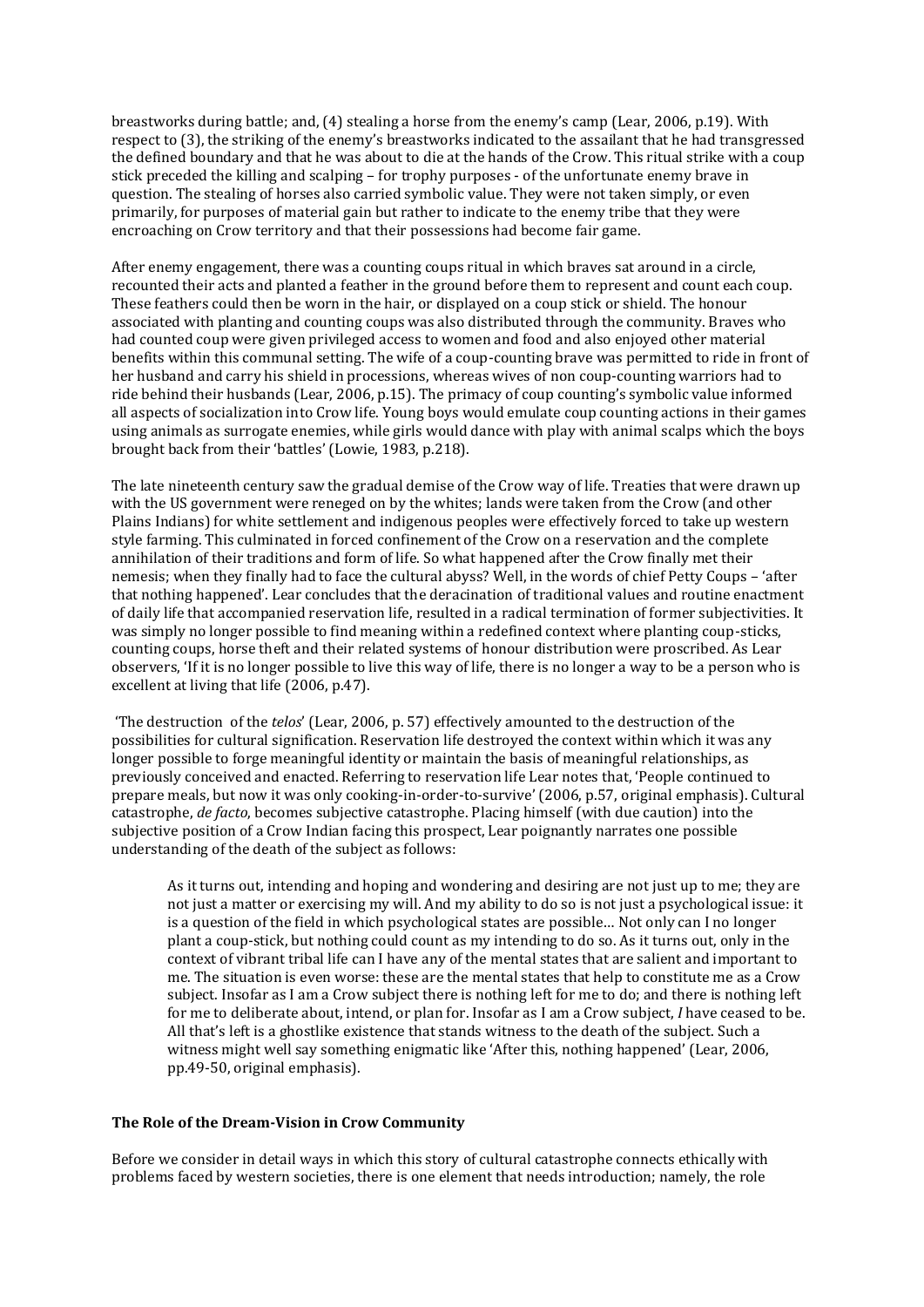played by dream-vision in the development of what we might, in contemporary parlance, think of as the Crow people's strategies of adaptation to their radically changed circumstances. The part played by prescient dreams and visions within traditional societies is widely documented in anthropological literature (see, for example, Adlam and Holyoak, 2005; Atkinson, 1992; Campbell, 1973; Duerr, 1985; Versluis, 1993). This record seems to suggest that, in a historically and culturally diverse number of instances, dreams and visions form part of an explicit *social* matrix. Unlike the modern psychoanalytic traditions of the west which place emphasis on the *individual* significance of dreams with respect to *personal* mental health, traditional societies invest in both individual and *collective* meaning of dreams. Moreover, such dreams and visions form part of cosmologies in which an external spirit world and magic is taken to be of real consequence, especially when it comes to matters of prophecy and oracular content. Such cosmological possibilities are, of course, generally considered anathema by western sciences which place emphasis on rational-material structures of explanation.

Dreaming and dream-vision formed an important ingredient of Crow communal life. They had their own cosmology of dreams, ranging from those that carried no significance, through dreams which assisted with practical tasks such as hunting buffalo, to dreams with powerful 'medicine' which were interpreted as foretelling events (Lear, 2006, p.67). Dream-visions were of the latter category and typically involved boys or young men taking a sweat-bath and fasting before being sent out to a remote place where they were to plead for the Great Spirit to grant a dream (Cf. Campbell, 1973, pp.211-12). The dream seeker would ask the Spirit to take pity on him. This supplication often entailed some degree of self-mutilation; typically cutting off the top of a finger. If a dream-vision was granted, the individual would return to the tribe and a formal council of elders would be called to hear and interpret the dream. At the age of nine, in 1855 or 1856, Petty Coups undertook just such a sojourn. The dream-vision that resulted was rich in symbolism and came to inform the Crow people's response to their longer term fate at the hands of the whites. Space prohibits a detailed recounting of the dream imagery (see Lear, 2006, pp.69-72), but suffice to say that it included many detailed prophetic elements, such as: the complete disappearance of buffalo and their replacement by 'spotted buffalo' (which had longer tails and weaker calls than the familiar plains buffalo); a traumatic storm which deforested Crow land and left only one tree – the lodge of the Chickadee – standing; and, a magical figure - the chickadee-person – who urged Petty Coup to develop his mind in as much measure as his body.

On hearing the dream, one of the elders, Yellow Bear, offered an interpretation as follows:

He [Petty Coups] has been told that in his lifetime the buffalo will go away forever… and that in their place on the plains will come the bulls and cows and calves of the white man. I have myself seen these Spotted-buffalo drawing loads of the white man' goods… The dream of Plenty-coups [*sic*] means that the white man will take and hold this country and that their Spotted-buffalo will cover the plains. He was told to think for himself, to listen, to learn to avoid disaster by the experiences of others. He was advised to develop his body but not to forget his mind. The meaning of this dream is plain to me. I see its warning. The tribes who have fought the white man have all been beaten, wiped out. By listening as the Chickadee listens we may escape this and keep our lands (Linderman, 1962, p.73, quoted in Lear, 2006, p.72).

Whilst leaving open the space for this dream-vision to make sense as prophecy in terms of the Crow's spiritual cosmology, Lear favours a more traditional Freudian explanation of the manifest dream content(4). For Lear, this dream speaks to a form of collective anxiety, various causes of which were distributed within the community at the time (mid-nineteenth century) of its occurrence. Sources of Crow anxiety would have included having to cope with: (a) the serious depletion in herds of buffalo caused by white trapping and trading (5); (b) the effects of smallpox epidemics; and, (c) increased competition with Sioux and Blackfeet tribes over diminishing territory as white settlement encroached ever further on their lands. Within this context, Plenty Coups' dream could be interpreted 'as a response to a communal sense of anxiety, as well as an indication of how they moved forward in the face of anxiety' (Lear, 2006, p.77).

Working with the 'wisdom of the Chickadee', however, under Petty Coups' leadership, the Crow did manage to negotiate many concessions from the US government and, by deliberately pursuing a path of collaboration rather than confrontation with its military, succeeded in coming off better, overall, than those tribes which took a more aggressive stance. It was not that Yellow Bears' interpretation of 'holding on to the tribal lands' turned out to mean having the freedom to roam the plains and preserve the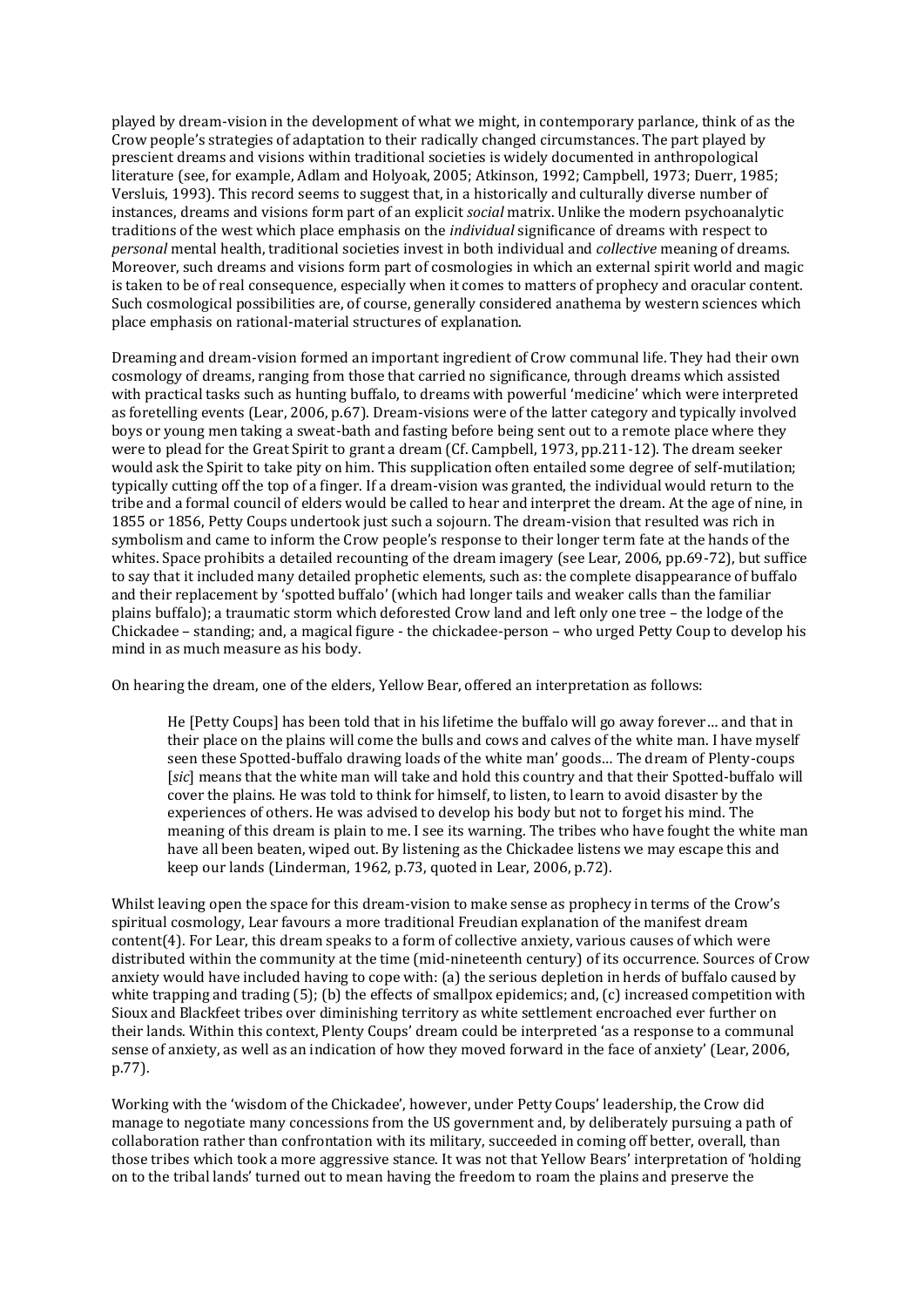traditional lifestyle. The traditions were all but obliterated once they were confined to a two million acre reservation, had to farm individually parcelled allocations of land and endure a humiliating system of rationing. But they were able to adapt and survive where other tribes were physically annihilated.

#### **The Crow Story as Allegory**

The aim is to establish what *we* might legitimately hope at a time when the sense of purpose and meaning that has been bequeathed to us by our culture has collapsed (Lear, 2006, p.104, original emphasis).

We have devoted a good deal of space thus far to setting out the Crow story in detail. This is a deliberate strategy on our part since we find its content richly suggestive. Our intention, now, is to make allegorical connections with contemporary cultural conditions in the western world and, thereby, seek to derive ethical lessons from the Crow experience. Many scholars from assorted disciplines – climate science, economics, biology, sociology, anthropology – are convinced that the current path of economic growth and consumerism in the west and westernizing nations is entirely unsustainable. These accounts include consideration of the effects of affluence and material production on  $CO<sub>2</sub>$  emissions and climate change (Behrensa et al., 2007; Intergovernmental Panel on Climate Change, 2007; Dietz and Rosa, 1997; Herrmann and Hauschild, 2009; Monbiot, 2007; Myers and Kent, 2003; Raupach et al., 2007), as well as assessment of the economic and alternative economic analyses of the effects of climate change (Stern, 2007; Jackson, 2009; Collier, 2010). Some analyses carry doom laden predictions (Lovelock, 2007; Heinberg, 2005) and the potentially catastrophic effects of reaching ecological 'tipping points' (Lanchester, 2007; Lenton, et al., 2008), but even the more optimistic writers (Collier, 2010; Jackson, 2009; Monbiot, 2007) countenance a great deal of local and geopolitical turmoil if current collective behaviour patterns with respect to energy, water, mineral usage, destruction of biodiversity and so forth do not radically change in the near future.

If worst case scenarios are considered, then western cultures face prospective obliteration as social, economic and political systems breakdown under the strains imposed by unsustainable world population growth, economic and political migration and corresponding resource scarcity. We would, in essence, at this juncture be facing a similar crisis with respect to meaning and identity as that confronted by the Crow in the late nineteenth century. Even accepting that governments are able successfully to negotiate binding international agreements which are acceptable to their polities and which halt or, where necessary, reverse the most damaging excesses of current economic growth trajectories, the resulting changes in policy will necessitate significant changes in lifestyle (Raskin et al., 2002). We will simply have to come to terms, collectively, with ways of living which differ radically from those that we have become accustomed to. This will translate into having to address both absolute and relative levels of affluence.

Whether we are destined to encounter cultural catastrophe or a more moderate and 'managed' transition (Raskin et al., 2002), there are ethical lessons that can be taken from the Crow experience to inform our own dilemmas. Lear, for example, distils from the story themes of courage and 'radical hope' which speak to 'a good for which those who have the hope as yet lack the appropriate concepts with which to understand it' (2006, p.103). Our contention is that there are already signals within western societies of looming ecocrisis and prospective disaster; conditions which our current cultural apparatus – however complex – ill equips us to cope with. As Lear concludes on the basis of the Crow experience, cultures do not routinely educate their populations or prepare them for the possibility of devastation. It is effectively a 'blind spot' of any culture. As he asserts:

By and large a culture will not teach its young: 'These are ways in which you can succeed, and these are ways in which you will fail; these are dangers you might face and here are opportunities; these acts are shameful, and these are worthy of honor – and, oh yes, one more thing, this entire structure of evaluating the world might cease to make sense.' (2006, p.83).

Such education and preparation, however counter-intuitive, is not impossible to conceive. The main normative point we want to make here is that it is just such educational priorities which we in the west *should* be considering as we face the prospect of deepening ecocrisis and its likely socio-economic consequences. In effect, we need to find the western equivalent of dream-visions *now* if we are to mitigate the worst excesses of what may be in prospect for our civilization. The signals of crisis are already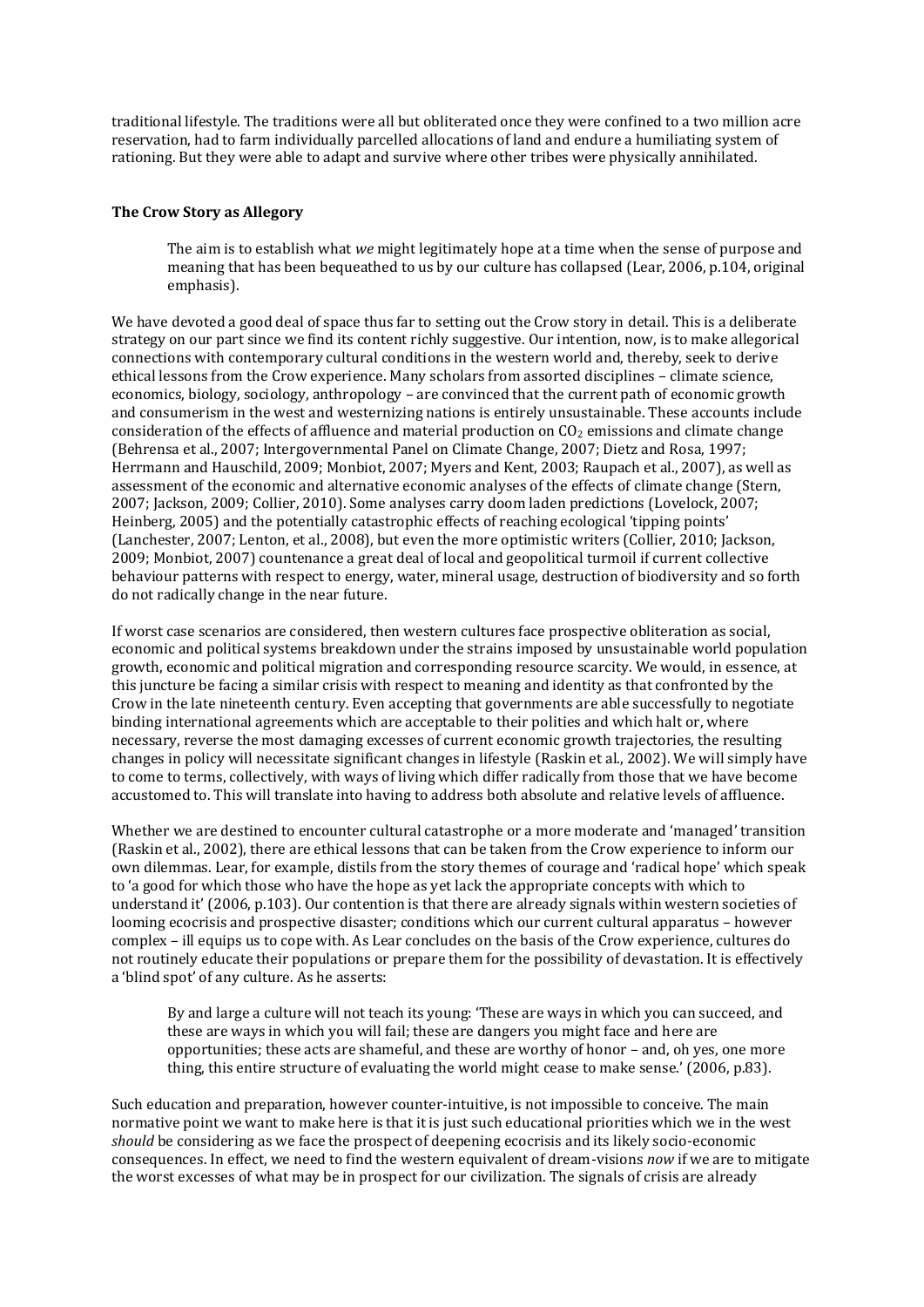present and it could also be argued that we do have the cultural resources to ponder alternative visions. As we indicate below, there are many voices articulating the nature and extent of the crisis as well as those offering possible courses of action.

#### *A New Ethics?*

Patrick Curry contends that ethical systems which developed in the west – originating in Ancient Greek and Judeo-Christian thought and modified by the rationalities of the Enlightenment – have unintentionally brought about an ethical pathology (Curry, 2006). Ecological crisis is the direct consequence, he maintains, of trajectories of ethically informed action and the pursuit of what our civilization considers to be the 'good'. The basic problem is that what has intuitively made sense as the good, namely, material possession and consumerism in manifold forms are not universally good when looked from a non-anthropocentric or planetary perspective. Curry argues for a radical reform of the ethical affinities that lead us to *ignore the consequences* of our collective behaviour patterns, aspirations and lifestyles on planetary resources and other species. It is not that ethical principles associated with virtue ethics, deontology or utilitarianism have to be abandoned altogether, but rather that they need to be adapted to a new context which is sensitive to and compatible with 'ecocentric' ethics. In other words, the ethical apparatus we currently turn to by way of justifying action and motivating contested notions of the good all place human interests at the centre of the equation. This anthropocentrism, Curry maintains – along with others (Lovelock, 2007; Naess, 1989; Sylvan and Bennett, 1994) – is not only having devastating effects on the environment in terms of human-caused climate change, reduction in biodiversity, resource depletions and so forth, it is also carries a major sting in the tail for the human race itself.

Ecocentric - literally earth-centred - ethics seeks to displace the human with respect to ethical decision making. It has advantages over other forms of non-anthropocentric ethics, such as biocentric ethics (which privilege animal and other organic life), in that it includes both animate and non-living (mineral) entities in a *holistic* field of action. According to Curry, ecocentric ethics is manifest in a variety of contemporary intellectual and activist social movements associated with, for example, Gaia Theory, Deep Ecology, Deep Green Theory, Left Biocentrism and Ecofeminism. This is not the place to enter into a detailed discussion of the differences in complexion between these various alternatives, rather, for the purposes of our argument, it will suffice to consider the basic criteria which make for an ecocentric ethics. Curry (2006, pp.63-4, original emphases) identifies three conditions that have to be met by truly ecocentric ethical thinking: (1) ecocentric ethics '*must be able to recognize the value, and therefore support the ethical defence, of the integrity of species and of ecosystemic places, as well as human and non-human organisms*'; (2) must '*allow for conflicts between the interests of human and non-human nature*', and (3) '*allow human interests, on occasion, to lose*'.

These criteria pose a major challenge for conventional ethical thinking and, if accepted as a new basis for choices directed toward 'the good', would necessitate a great deal of adjustment. Committing to these kinds of principles necessitate giving up our current preoccupation with economic growth measured by outmoded notions, in ecocentric terms, such as Gross Domestic Product (Jackson, 2009, p.179). Indeed, it would entail shifting the social logic of consumerism on which economic aspirations are premised and coming to terms with reduced material circumstances. It is in facing the prospect of an assault on material acquisition and ever rising levels of affluence (in absolute, if not in relative measures) that we find one of the closest parallels with the Crow story. We might usefully pose the following question: what is the equivalent for western societies of 'counting coups'? In others words, if coup-counting was fundamental to the Crow social structure in terms of sense-making, meaning and subjectivities of Crow life, what is equally fundamental to our own social organization? Were we to lose it, what could completely undermine our sense of subjective and collective identity; what could catastrophically undermine all bases for relating in a way that is prototypically western?

This is not, of course, a trivial question. There is on the surface of it very much more complexity to contemporary industrial and post-industrial societies than encountered in the traditional lifestyles of the Crow people. In this regard, Ferdinand Tőnnies' conceptual distinction between *Gemeinschaft* and *Gesellschaft* society that we introduced earlier certainly have to be born in mind (Tőnnies, 2001 [1887]). Nonetheless, on further reflection, there are certain fundamental notions relating to private property and ownership which, we suggest, lie at the heart of western socio-economic order; fundamental pyschophysical attachments, if you will, which if they were suddenly to disappear would be catastrophic. This is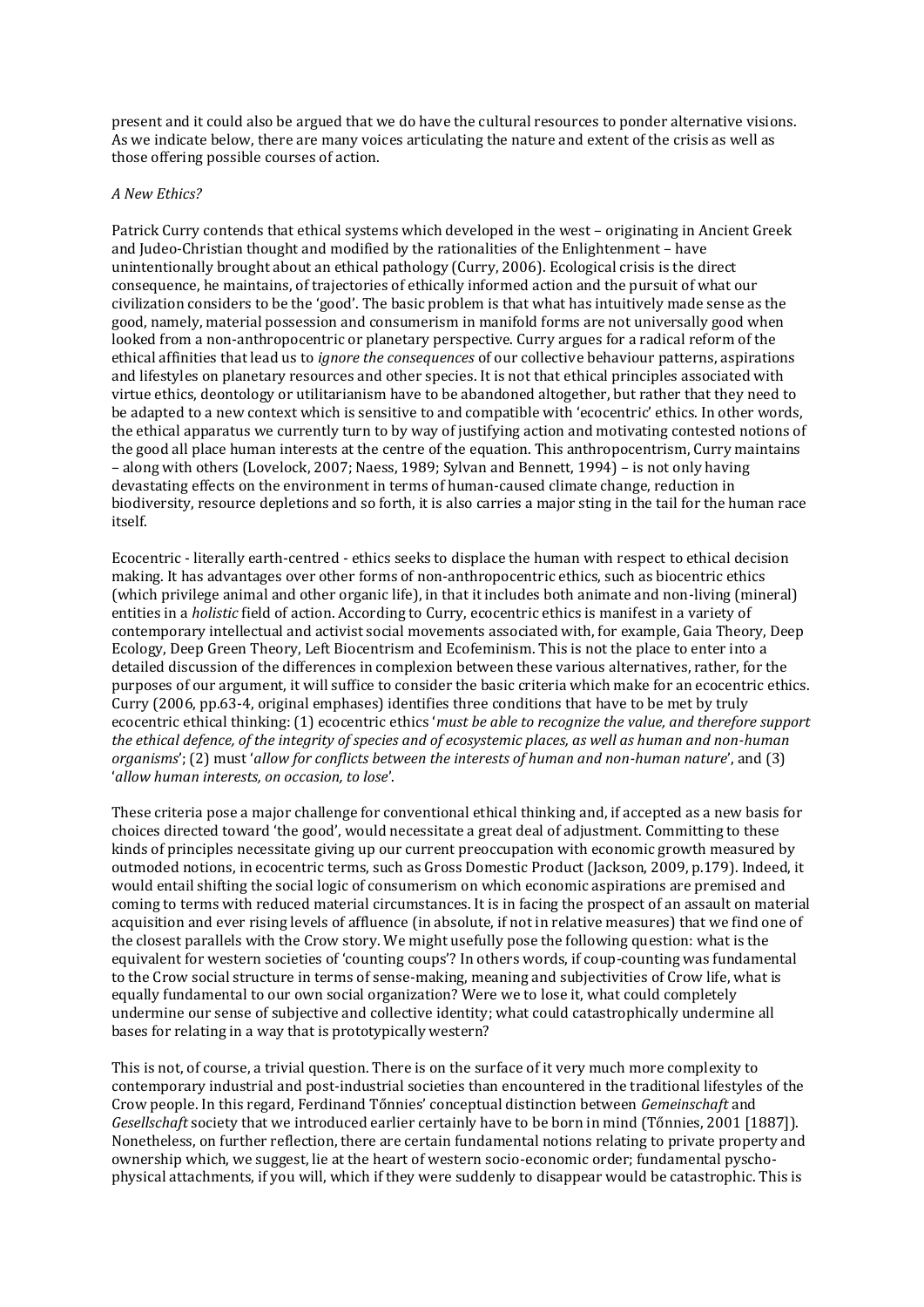not a particularly original insight, of course. Nineteenth century thinkers of the political left, perhaps most notably Proudhon (1994 [1840]) and Marx and Engels (1848), arrived at a similar diagnosis of the human condition under industrial capitalism. These analyses placed blame for all the ills of the world on private ownership and its abolition became the platform for proposing radical societal reform. For Marx and Engels, it is necessary to do away with property ownership since it is always bourgeois ownership. Communism promises a different order in which products can be shared in such a way that they do not exploit the labour which produced them: 'You are horrified at our intending to do away with private property. But in your existing society, private property is already done away with for nine-tenths of the population; its existence for the few is solely due to its non-existence in the hands of those nine-tenths' (1992 [1848], p.20). Marx's analysis of the bourgeois and inequitable nature of capitalist ownership fed into more psychoanalytically informed critiques of the human condition, such as those of Marcuse (1968) and Fromm (1963 [1955]), which point to alienating effects of social relations based on private property.

Despite the sophistication of the economic and psychoanalytic analysis, however, attempts to form national social orders based on versions of the communist ideal of eliminating private ownership of the means of production appear to have been unsustainable. Whatever the reason for the multiple failures of such systems, they did not, in any case, reduce the impact of economic production in terms of mineral depletion, pollution, destruction of species habitat and so forth. On the contrary, communist command economies, such as those of the former Soviet bloc, had a record of being just as exploitative and damaging (sometimes more so) than their capitalist counterparts. The same also goes for communist China, whose rapidly growing economy is dependent on fossil fuels and whose pursuit of prosperity seems destined to have a tremendously negative effect on climate change and other areas of ecological concern. Mere nationalization of private property does not provide a sufficient condition for a nonanthropocentric ethics. The ideological imperative of communism, after all, is directed toward eliminating economic inequity and exploitation through the promotion of collective *human interests*. The empirical evidence and experience indicates that such a project does not diminish *attachment* to ownership and the pursuit of affluence.

If some of the more extreme scenarios of ecocrisis turn out to be accurate, however, we in the west will be forced to confront such attachments, not through political choice but through necessity. We will find ourselves in a 'cosmology episode' writ large (Weick, 1993, p.633); a catastrophic point at which our own meaning systems are stressed to the point of breakdown. There will no longer be the supporting conditions – economic, social, political - for us to enjoy ever increasing levels of affluence and material prosperity. Just as the Crow had to work through individual and collective crises in meaning as their traditional lifestyle collapsed, so we, too, will we have to face and cope with a radically different way of living.

The psychoanalytic literature on disaster, particularly Segal (1987) and Stein (2004), helps in conceptualizing and anticipating the kind of catastrophic moment we have in mind. Analysing the cases of the Mann Gulch and Three Mile Island disasters, Stein identifies three broad phases of events that lead to organizational catastrophe: an 'incubation period', 'critical period' and 'aftermath' (Stein, 2004, p.1244). He concludes that 'anxiety toleration' within social technical systems plays a significant role in determining whether or not signals of crisis are acted upon successfully. The point is that collective organizational forms often contain embedded anxiety defences which mitigate *against* effective registering of the signs of crisis present within a system at the 'trigger point'. Where such anxiety defences are well established they can easily result in a false illusion of control and manageability on the part of key decision-makers within the organizational system. For example, meter readings in a nuclear power plant, are explained away with false confidence as being the result of faulty instrumentation or their significance downplayed. As Stein frames it:

[I]n general, a helpful response to the critical period is likely to be one that steers a course between the absence of anxiety (denial) and excessive anxiety (panic). While we should have considerable sympathy for those who… veer towards one or other of these extremes, those who experience and tolerate an appropriate degree of realistic anxiety have a greater chance of coping and maximizing their chances of surviving the critical period (2004, p.1253).

If such anxiety defences can have catastrophic results at an organizational level, it is also conceivable that they can do so at a grander society level (Segal, 1987). It may be that collectively we simply cannot cope with – and therefore cannot face up to – the guilt which accompanies lifestyles and modes of social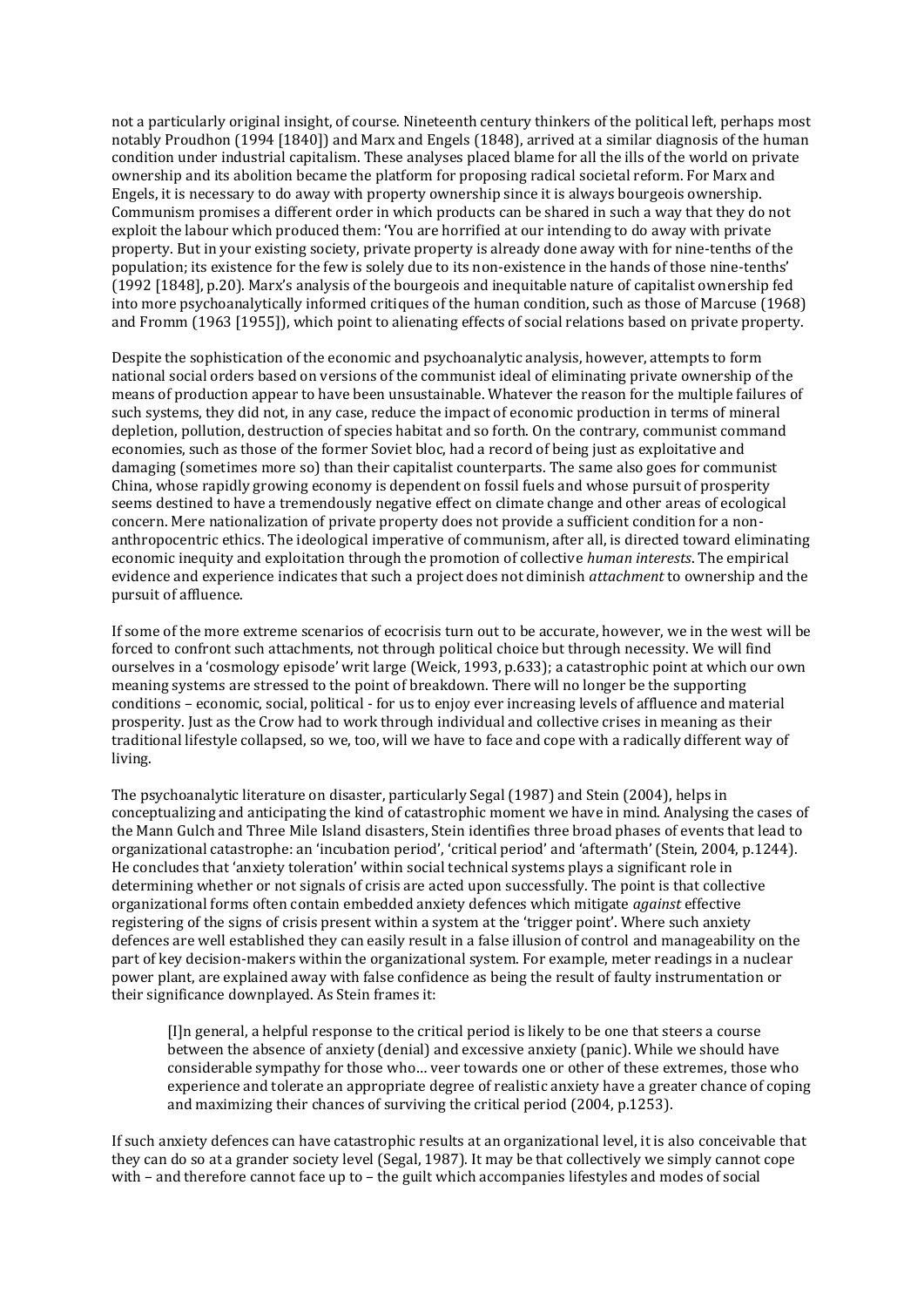organization that are having such a devastating impact on the planet and long term future of its species and other natural resources. As we have been at pains to point out, there is no disagreement amongst climate scientists, to take one clear example, that the signals of crisis are already there. There is broad consensus that, in Stein's terms, we have already entered the critical period.

This thought brings us back to certain fundamental questions: if we have entered a critical phase of ecocrisis, what might be done by way of steering a successful course between anxiety denial and excessive anxiety? Can anything be done to anticipate and navigate beyond the other side of catastrophe?

#### *Western Equivalents of the Dream-Vision?*

Western civilization has pursued a trajectory of disenchantment with respect to scientific knowledge and technological advancement (Weber, 1970 [1948]). Similarly, the post-Enlightenment diminution of the influence of Christianity and other religions of the church (Heelas, 2008; Wexler, 1996) has resulted in the predominance of secular ethics. Under such circumstances there is little, if any, role for the enchantments of collective dreaming and magic characteristic of indigenous communities such as those drawn upon by the Crow. We can no longer conceive of - let alone depend upon - 'solutions' or strategies for dealing with the complex challenges of ecocrisis stemming from shamanic dream-visions. The role our dream lives and unconscious have, except in the relatively unusual context of psychotherapy, become privatized and inconsequential. Dreams are now more likely to be taken as epiphenomenal by-products by a scientific psychology increasingly preoccupied neuroscientific forms of explanation. Even repositories and manifestations of the unconscious that may be found in western artworks and performance are not routinely taken to be of significance. The spiritual value of our aesthetic products have largely become an individualized and intimately subjective (rather than collective) affair; confined to a personal relationship with the artwork or art form in question and becoming subsumed within a general symptom of affluence and ownership.

The resources we are most likely to draw upon in seeking to tackle ecocrisis are far more likely to have rationality at their core. One thinks, for example, of the use of carbon markets and the plethora of proposed geo-engineering solutions to the problems of climate change, such as, carbon capture and storage, use of sulphur aerosols or technologies to increase the albedo effect, and so forth. Many of these rational proposals have drawn criticism from climate scholars, economists and activists (see, e.g., Reyes, 2009; Reyes and Gilbertson, 2009; Bőhm and Dabhi, 2009; There are also rational scenario planning methods used, for example, by the IPCC (2007). While such approaches certainly entail dreaming in a 'visionary' and (in the case of geo-engineering) 'idealistic' sense their underlying epistemology eschews any symbolic or prescient possibilities of mind. In privileging rational material and social technologies, however, might our disenchanted societies be disregarding resources of mind – collective and individual unconscious – which could be mobilized to assist, in whatever modest way, at a moment of crisis? Although conjectural and potentially controversial, we would like to conclude our discussion of ecocrisis by considering the possibilities that a *symbolic* and deliberately *non-rational* social technology might facilitate a collective seeing of the other side of catastrophe.

#### **Social Dreaming and Ecocrisis**

One exception to the individual focus of western sciences of dream life is Gordon Lawrence's psychoanalytic exploration of *social dreaming* (Lawrence, 1991, 2003). This is a method in which organisation or community members gather formally in a 'social dreaming matrix' to recount their dreams (i.e. those that occur during sleep – not the wishes and hopes sometimes loosely referred to as 'dreams'). In this context dreams express aspects of psychological experience of a world that is shared by all members; bringing a dream to the matrix is a way of holding up a fragment of experience that might connect to others, and in so doing help to make sense of social life.

Like traditional psychoanalysis, social dreaming takes the interpretation of dreams to be a worthwhile and valid means of illuminating experiences that are unconscious and emergent. But unlike psychoanalysis, it proceeds with the telling and interpreting of dreams on behalf of a *collective*, rather than of an individual. At first glance this might seem to be a short step from accepting that individual dreams pick up and express an individual's experience of social life; in this sense the social dreaming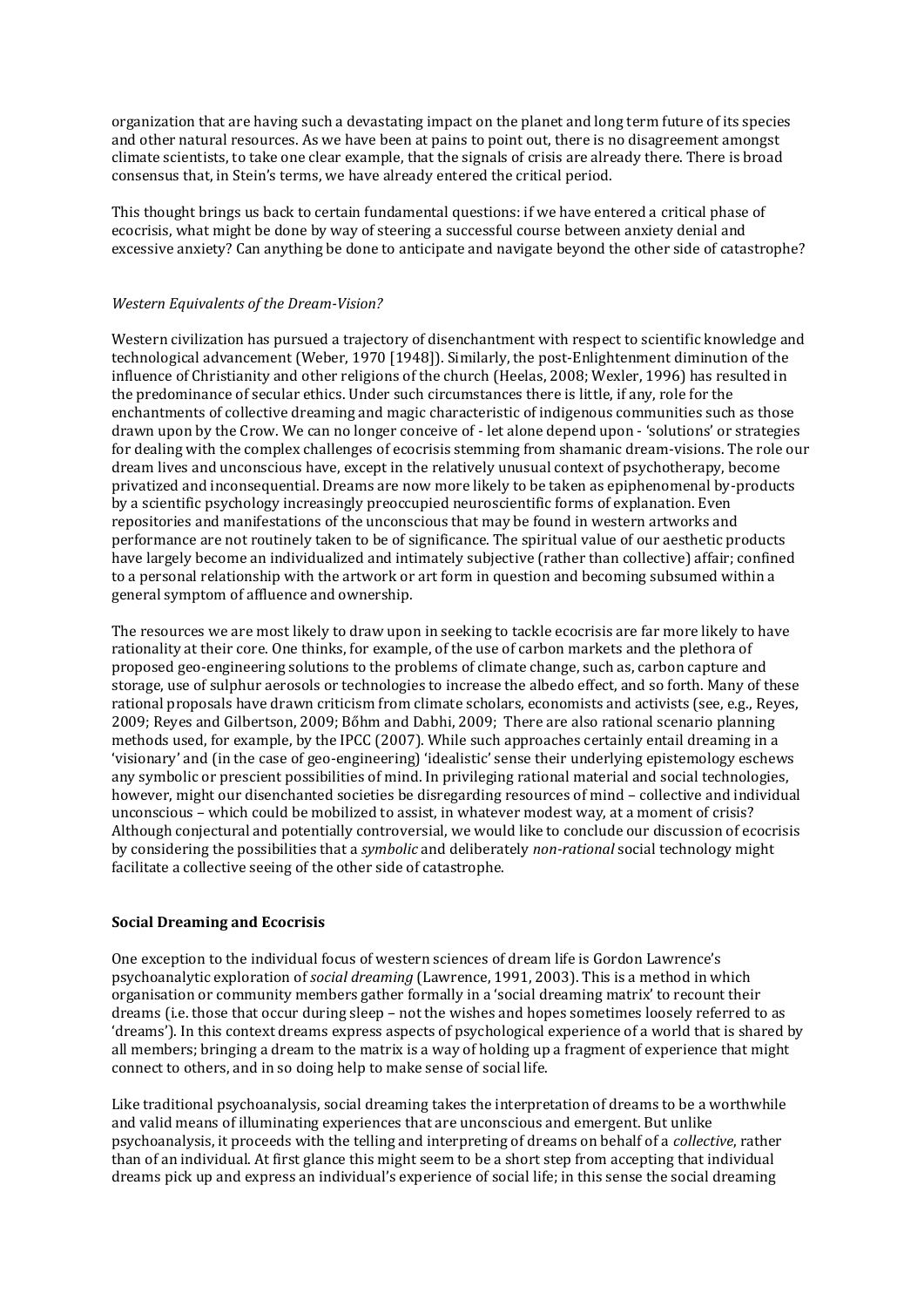matrix is a means for reintegrating individual dreams in a collective context. But the growing sociological field of 'socio-analysis' (Mant, 1997; Sievers, 2010) suggests something more radical than this: that psychological phenomena, including dreams, are inherently social, generated by the dynamic wholeness of society (or of 'mind'), to which each of us has particular access as if, metaphorically, we are organs of the whole. Starting from this assumption it is evident that the dream-vision granted to any individual is a vision of some aspect of collective life, and not so much a fragment as an outcome of fragmented vision. The 'stuff' of the dream - psychic life - is a contextual wholeness, analogous to the physical world; it is *vision* that is fragmented by our habitual ego-centeredness. The social dreaming matrix is now cast as a method for integrative visioning; a ritual practice that conjures up a way of seeing that is not available in ordinary individualised waking consciousness, nor in the one-to-one setting of personal therapy.

By concentrating on the dream and not on the person who dreams it, the cultural context of dreaming is addressed. Lawrence (2003:610) argues that the matrix is a different container for receiving and processing dreams from any other in existence. It 'embodies the principles of connectedness, is the web of mental processes of proto-mental thinking that exists in any social configuration' (Lawrence 2003:619). Consequently the content of the dreaming alters to take account of its context and becomes social in orientation (Lawrence 2003:611). Dreaming is the material the mind uses to grow as it processes the events of the day and anticipates the issues it has to face in the future. As part of this, the social dreaming matrix inducts participants into the tension between the finite and the infinite, the limits of the known and the unknown. What we know culturally has been 'won from the void and formless infinite' (Milton, 1667; Lawrence, 1991). It is this relation to the infinite that renders us on the edge of a psychic abyss, but one which we habitually venture into through dreams. The social dreaming matrix 'allows participants to have the experience of being in the unknown, to be in doubts, mysteries and uncertainties' (Lawrence, 2003:620).

Ultimate reality can be thought of as a pool of thoughts awaiting a thinker (Bollas, 1987). From these thoughts the human mind culls elements that form a pattern the human binds together by a name or a number so that they become filled with meaning. Once this happens they become part of the culture of society, part of finite knowledge. 'Culture is brought into existence as human being transacts between the known and unknown, the finite and the infinite' (Lawrence, 2003:610). In the midst of this transaction, social dreaming facilitates the mental disposition of 'negative capability' (Keats, 1970), which allows participants to work at the limits of their comprehension and, as a result, to be available for the apprehension of patterns in the dreaming that lead to new ideas and knowledge (Lawrence, 2003:611).

Social dreaming appears, therefore, as a method for drawing on resources that are less bound by current cultural norms and assumptions. Hence dreams are rather obviously shameless, and seem to lack respect for cultural authorities (although dreams may be about authority relations, of course). In a social dreaming matrix, transference is towards the dreams themselves, as they have become the expression of authority, of the source of both creative power and containing meaningfulness (Winnicott, 1971). Thus the practice of social dreaming is a ritual for engaging with the pre-acculturated sources of culture, and provides opportunities to read dreams as authoritative statements or oracles.

#### **Conclusion**

If private property really is our equivalent of the coup stick, how can we prepare to be in world in which there is no possibility of 'getting and having'? In the foregoing section we have suggested that social dreaming (and other forms of socioanlysis) may offer us a route to discover what it might mean. This perspective suggests a reinterpretation of contemporary social and political activities, which might now be seen as experiments with a post-property form of culture. Examples include: economic theories of the commons, in opposition to the marketisation of common good such as clean air, water, and so forth; experiments with alternative forms of organisations such as co-operatives and collectives; transition towns and local infrastructures that emphasise interdependency, for example in energy generation and distribution. Contemporary spiritualities might likewise be seen as expressions of movements towards psychological states of non-attachment.

In leadership studies the evident desire to articulate the collective or distributed configuration of leadership has often foundered on the continuing presence of individual leaders, giving rise to a hotchpotch of theories of blended (Collinson and Collinson, 2009) and hybrid (Bolden et al, 2008; Bolden,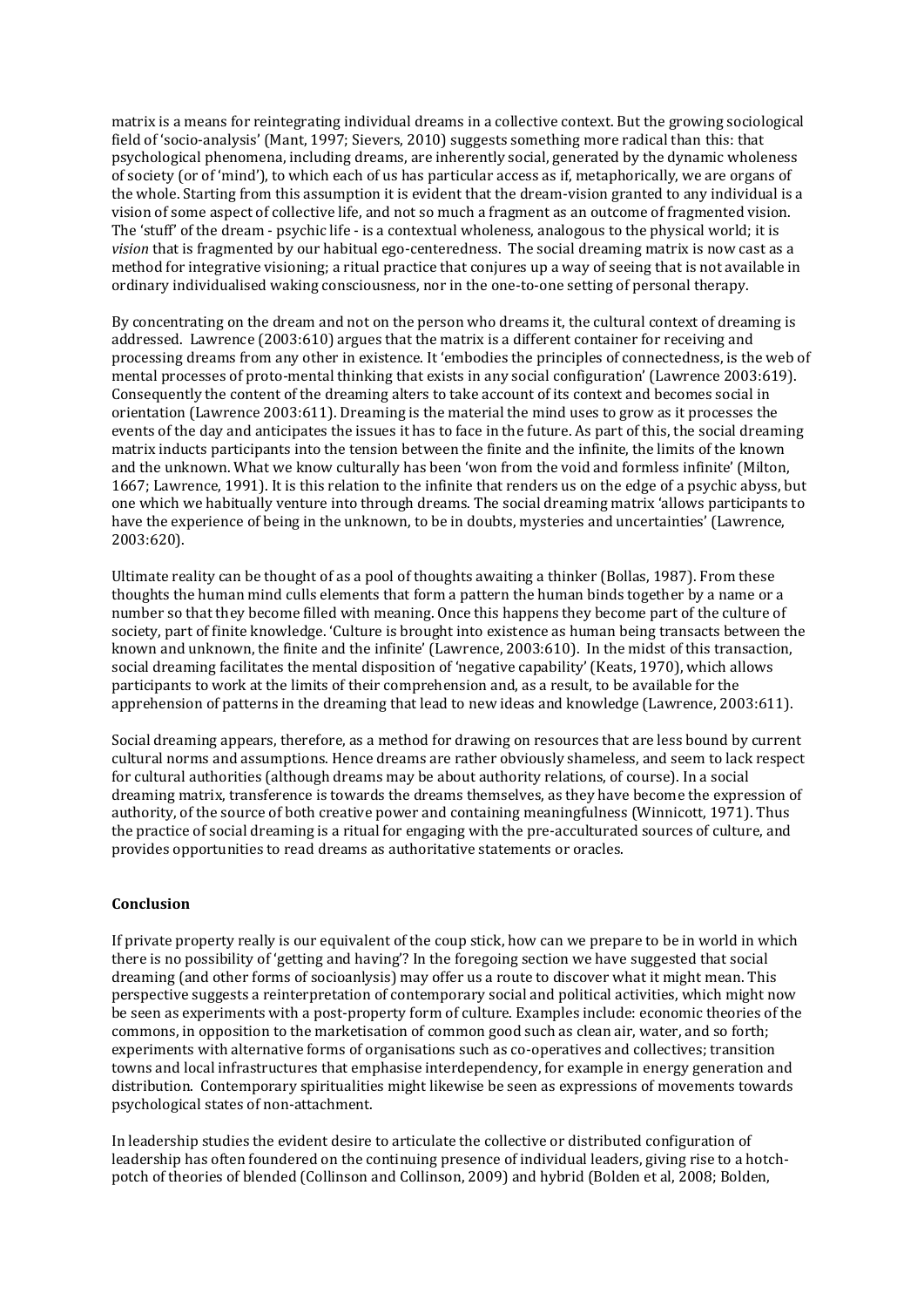2011) leadership. Our analysis of social dreaming, in which the dreams come to represent archetypal authorities, offers a potential resolution to this conundrum by suggesting that the leader is one (or several) who speaks the dream.

In this paper we have taken the fate of the Crow Nation as an allegory for civilizations facing catastrophic collapse. We have identified the a number of features of this predicament, specifically: the loss of meaning that results when existentially meaningful activities are no longer possible (planting coup sticks; accumulating private property); leadership that expresses a fundamental goodness or moral order, even when all the cultural markers of a good life are no longer possible; the social function of dreams and their collective interpretation in enabling people to live with imminent catastrophe, and to draw on some creativity on the edge of the abyss.

We have suggested that social dreaming is a contemporary homologue of Crow Indian approaches to dreaming and is a practice that (amongst others) might be particularly valuable to citizens of contemporary society facing ecological and perhaps economic and social catastrophe. If so, social dreaming may have a crucial role to play in the education of people expected to take up leadership roles, and indeed those already in such positions. We suggest that further research into leadership development and education should focus on this and related practices.

#### References

Adlam, R. and Holyoak, L. (2005) 'Shamanism in the postmodern world: A review essay', *Studies in Religion*, 34: 517-568.

Atkinson, J. M. (1992) 'Shamanism Today', *Annual Review of Anthropology*, 21: 307-330.

Behrensa, A., Giljuma, S., Kovandab, J., and Nizac, S. (2007) 'The material basis of the global economy: Worldwide patterns of natural resource extraction and their implications for sustainable resource use policies', *Ecological Economics*, 64(2): 444-453.

Bolden, R. (2011) 'Distributed leadership in organizations: a review of theory and research', *International Journal of Management Reviews*,13(3): 251-69.

Bolden, R., Petrov, G., & Gosling, J. (2008) 'Tensions in Higher Education Leadership: Towards a Multi-level Model of Leadership Practice', *Higher Education Quarterly* 62(4): 358–76.

Bollas, C. (1987) *The shadow of the object*, London: Free Association Books.

Bőhm, S. and Dabhi, S. (2009) *Upsetting the Offset: The Political Economy of Carbon Markets*, London: Mayfly.

Cajete, G. (2000) *Native Science; Natural Laws of Interdependence*. Santa Fe, NM: Clear Light Publishers.

Collier, P. (2010) *The Plundered Planet*, Oxford: Oxford University Press.

Collinson, D. and Collinson, M. (2009) '"Blended Leadership": Employee Perspectives on Effective Leadership in the UK Further Education Sector', *Leadership*, 5(3) 365-380.

Costanza, R., Graumlich, L.J. and Steffen, W. (eds)(2007) *Sustainability or Collapse: An Integrated History and Future of Peoples on Earth*, Cambridge, MA: MIT Press.

Curry, P. (2006) *Ecological Ethics*, Cambridge: Polity.

Diamond, J. (2005) *Collapse: How Societies Choose to Fail or Succeed*, New York: Viking Press.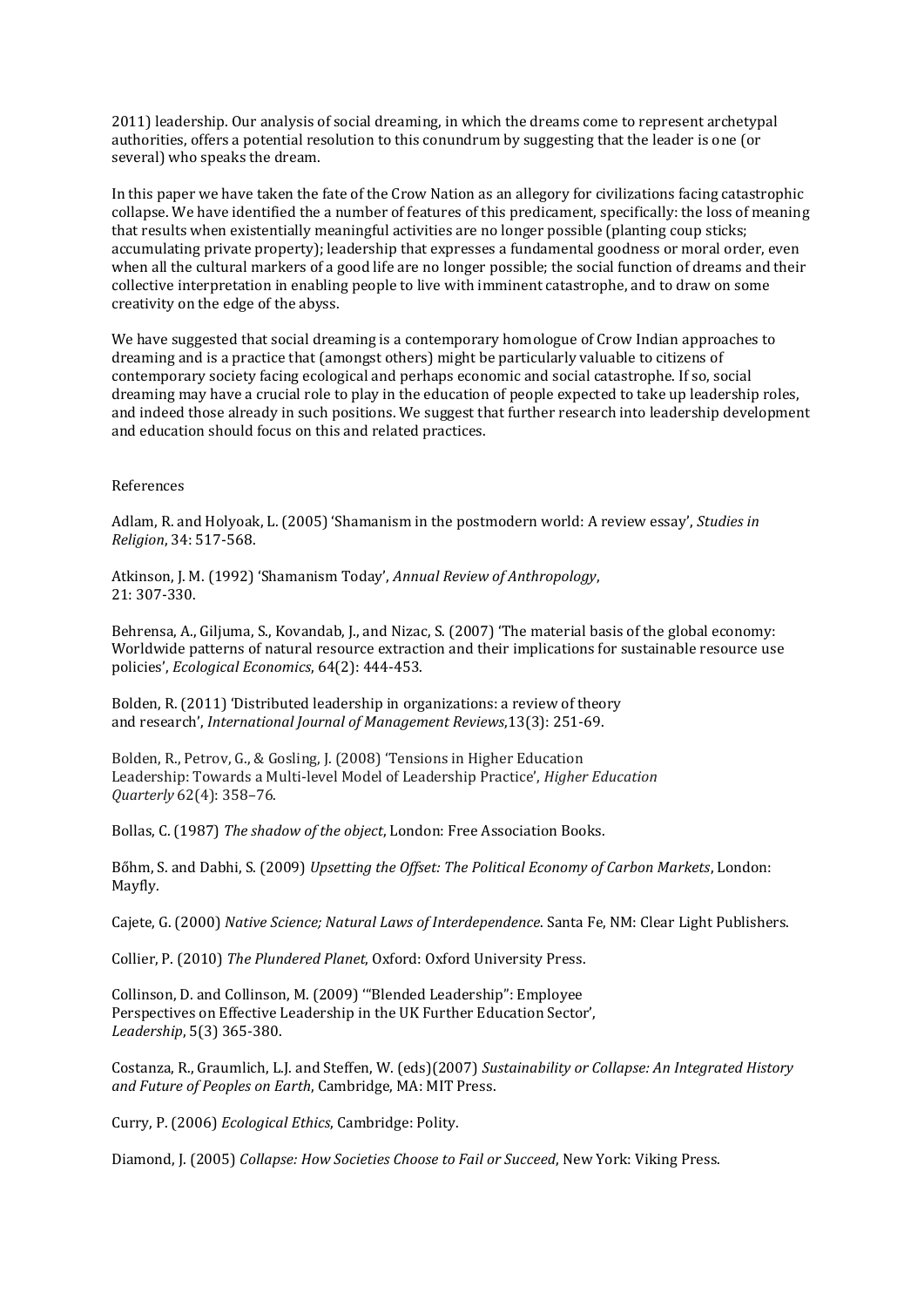Dietz, T., and Rosa, E. (1997) 'Effects of population and affluence on CO<sub>2</sub> emissions', *Proceedings of the National Academy of Sciences of the USA*, 94: 175–179.

Duerr, H. P. (1985) *Dreamtime : concerning the boundary between wilderness and civilization*, trans, F. D. Goodman, Oxford: Blackwell.

Fromm, E. (1963 [1955]) *The Sane Society*, London: Routledge & Kegan Paul.

Heelas, P. (2008) *Spiritualities of Life: New Age Romanticism and Consumptive Capitalism*, Oxford: Blackwell.

Heinberg, R. (2007) *The Party's Over: Oil, War and the Fate of Industrial Societies*, Forest Row: Clairview.

Herrmann, I.T., and Hauschild, M.Z. (2009) 'Effects of globalisation on carbon footprints of products', *CIRP Annals - Manufacturing Technology*, 58: 13–16.

Intergovernmental Panel on Climate Change (2007) *Climate Change 2007: The Physical Science Basis Summary for Policymakers*, IPCC [http://www.ipcc.ch/pdf/assessment-report/ar4/wg1/ar4-wg1 spm.pdf, accessed 17.06.10].

Jack, G. and Westwood, R. (2009) *International and Cross-Cultural Management Studies: A Postcolonial Reading.* Basingstoke: Palgrave Macmillan.

Lanchester, J. (2007) 'Warmer, warmer', *London Review of Books*, 29(6), March: 3-9.

Lawrence, W.G. (1991) 'Won from the void and formless infinite: experiences of social dreaming', *Free Associations*, 2(22): 254-266.

Lawrence, W.G. (2003) 'Social Dreaming as Sustained Thinking', *Human Relations*, 56(5): 609–62.

Lear, J. (2006) *Radical Hope: Ethics in the Face of Cultural Devastation* Cambridge, MA: Harvard.

Lenton, T. M., Held, H., Kriegler, E., Hall, J. W., Lucht, W., Rahmstorf, S., and Schellnhuber, H. J. (2008) 'Tipping elements in the Earth's climate system', *Proceedings of the National Academy of Sciences of the United States of America*, 105(6): 1786–93.

Lovelock, J. (2007) *The Revenge of Gaia*, London: Allen Lane.

Lowie, Robert H. (1983) *The Crow Indians*, Lincoln: University of Nebraska Press.

Mant, A. (1997) *Intelligent Leadership*, St. Leonards: Allen & Unwin.

Marx, K. and Engels, F. (1992 [1848]) *The Communist Manifesto*, Oxford: Oxford University Press.

Marcuse, H. (1968) *One Dimensional Man*, London: Routledge & Kegan Paul.

Milton, J. (1667) *Paradise Lost, Book III*, London: Peter Parker of Aldgate, Robert Boulton of Bishopsgate, Martin Walker of Fleet Street.

Monbiot, G. (2006) *Heat: How to Stop the Planet Burning*, London: Allen Lane.

Myers, N. and Kent, J. (2003) 'New consumers: The influence of affluence on the environment', *Proceedings of the National Academy of Sciences of the United States of America*, 100(8): 4963-4968.

Naess, A. (1989) *Ecology, Community and Lifestyle*, Cambridge: Cambridge University Press.

Pick, D. and Roper, L. (2000) 'Psychoanalysis, Dreams, History: an Interview with Hanna Segal', History Workshop Journal, Spring: 161-70.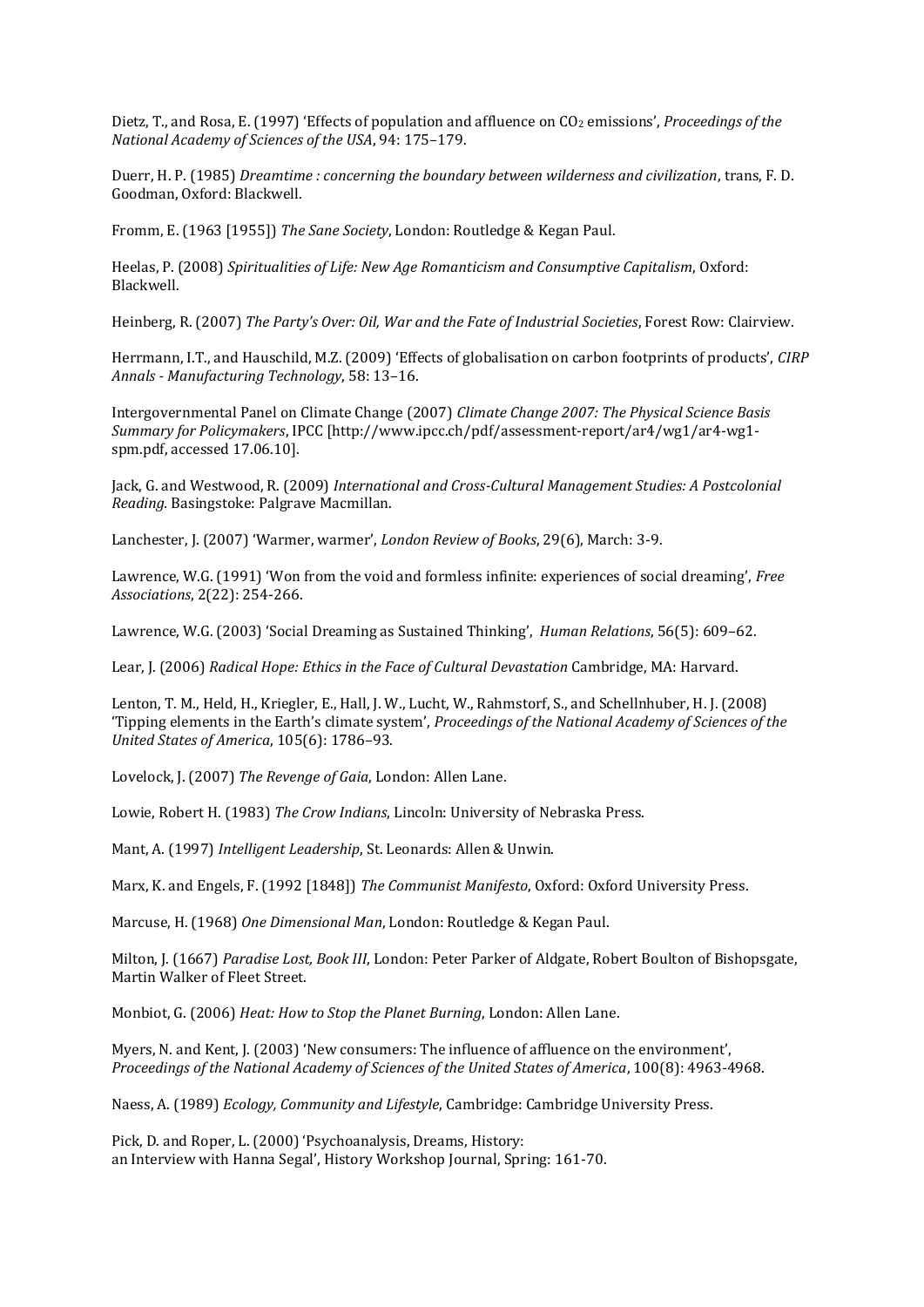Proudhon, J.-P. (1994 [1840]) *What is Property*?, ed. and trans, D. R. Kelley and B. G. Smith, Cambridge: Cambridge University Press.

Raskin, P., Banuri, T., Gallopin, G., Gutman, P., Hammond, A., Kates, R., & Swart, R. (2002) *Great Transition. The Promise and Lure of the Times Ahead. A report of the Global Scenario Group*, Boston, MA: Stockolm Environment Institute [http://www.tellus.org/Documents/Great\_Transitions.pdf, accessed 17.06.10].

Raupach, M. R., Marland,G., Ciais, P., Le Quéré, C., Canadell, J.G., Klepper, G. and Field, C.B. (2007) 'Global and regional drivers of accelerating CO<sup>2</sup> emissions', *Proceedings of the National Academy of Sciences of the United States of America*, 104(24): 10288-10293.

Reyes, O. (2009) 'Climate technologies: a leap into the unknown', *Transnational Institute* [accessed 24th June 2010].

Reyes, O. and Gilbertson, T. (2009) *Carbon Trading: how it works and why it fails*, Uppsala: Dag Hammarskjöld Foundation.

Segal, H. (1987) 'Silence is the Real Crime', *International Review of Psychoanalysis* 14: 3-12.

Sievers, B. (2010) 'Beneath the financial crisis', in H. Brunning and M. Perini (eds) *The psychoanalytic perspective on the turbulent world*, London: Karnac.

Stein, M. (2004) 'The critical period of disasters: Insights from sense-making and psychoanalytic theory', *Human Relations*, 57(10): 1243-61,

Stern, N. (2007) *The Economics of Climate Change: The Stern Review*, London: HM Treasury.

Sylvan, R. and Bennett, D. (1994) *The Greening of Ethics*, Cambridge: White Horse Press.

Tőnnies, F. (2001 [1887]) *Community and Civil Society*, J. Harris, ed., trans. J. Harris and M. Hollis, Cambridge: Cambridge University Press.

Versluis, A. (1993) *Native American Traditions*, Shaftesbury: Element.

Vizenor, G. (1998) *Fugitive Poses: Native American Indian Scenes of Absence and Presence*. Lincoln: University of Nebraska Press.

Warrior, R. A. (1995) *Tribal Secrets: Recovering American Indian Intellectual Traditions*. Minneapolis: University of Minnesota Press.

Weber, M. (1970 [1948]) *From Max Weber: Essays in Sociology*, trans. Hans Gerth and C. Wright Mills, London: Routledge & Kegan Paul.

Weick, K.E. (1993) 'The collapse of sensemaking in organizations: The Mann Gulch disaster', *Administrative Science Quarterly*, 38: 628–52.

Wexler, P. (1996) *Holy Sparks: Social Theory, Education and Religion*, New York: St Martin's Press.

Winnicott, D.W. (1971) *Playing and Reality*, London: Tavistock Publications.

#### **End Notes**

(1)According to Lear (2006, p.157) the Crow people prefer to be referred to as 'Indian' rather than Native American, Native People, etc. This seems also to be the preference of other indigenous Plains Indians (Warner and Grint, 2007).

(2)The name Plenty Coups is a contemporaneous white trapper argot translation of the Crow word 'Alaxchiiaahush', meaning 'Many Achievements' (Lear, 2006, p.20).